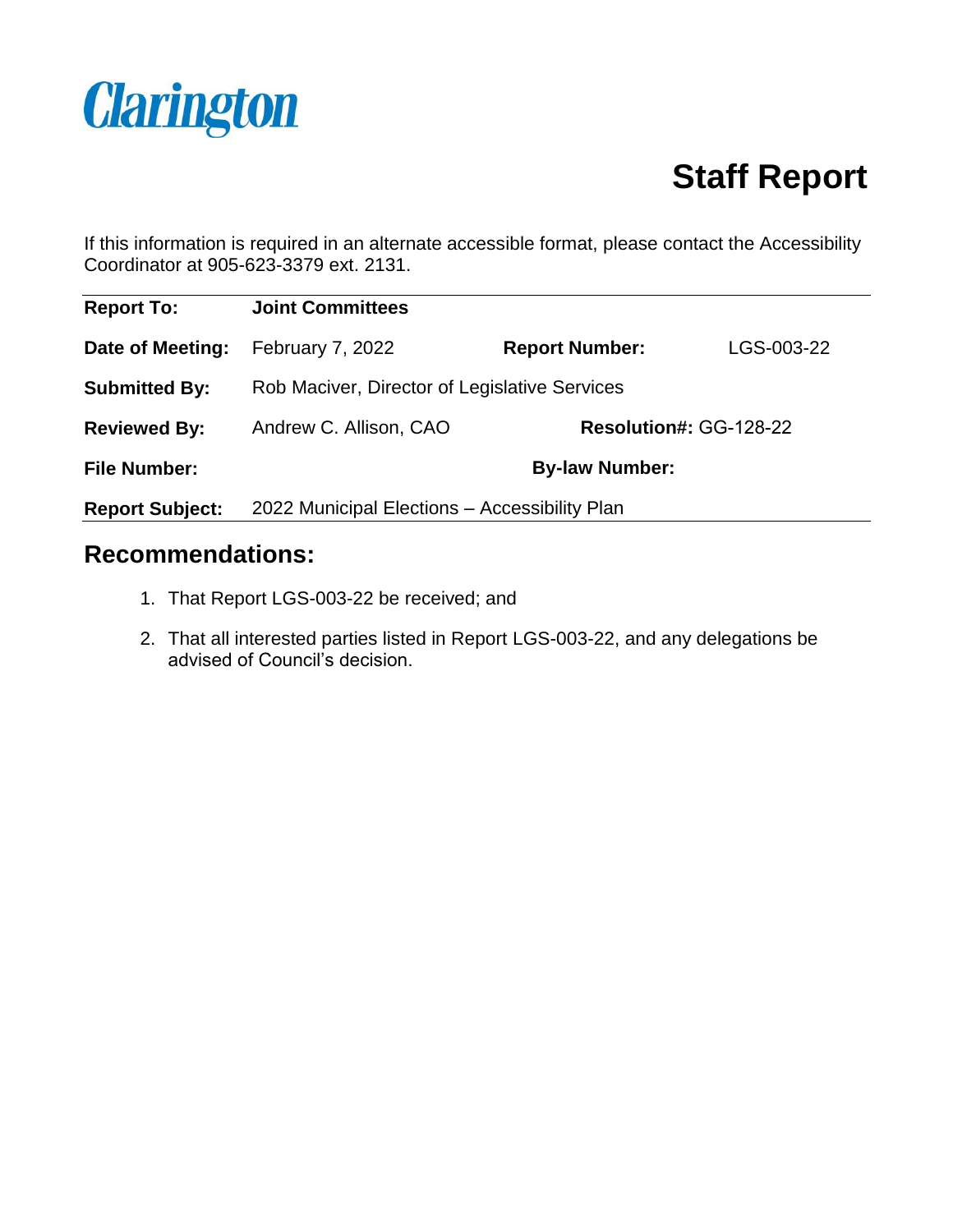### **Report Overview**

This Report is intended to provide information to the public regarding Clarington's 2022 Municipal Elections, specifically as it pertains to initiatives to be incorporated into the electoral process to provide for greater accessibility and inclusiveness for Clarington voters.

### **1. Background**

#### **Municipal Elections Act (MEA)**

1.1 Section 12.1of the MEA states that Staff are required to create an accessibility plan **prior to Voting Day**. The following is the excerpt of that section:

> 12.1 (1) A clerk who is responsible for conducting an election shall have regard to the needs of electors and candidates with disabilities.

12.1 (2) The clerk shall prepare a plan regarding the identification, removal and prevention of barriers that affect electors and candidates with disabilities and shall make the plan available to the public before voting day in a regular election.

- 1.2 There is also a requirement that, within 90 days **after Voting Day** in a regular election, the Clerk shall prepare a report about the identification, removal, and prevention of barriers that affect electors and candidates with disabilities and shall make the report available to the public.
- 1.3 Section 41(3) of the MEA states, "The clerk shall make such changes to some or all of the ballots as he or she considers necessary or desirable to allow electors with visual impairments to vote without the assistance referred to in paragraph 4 of subsection 52  $(1).$ "
- 1.4 Section 45 (2) of the MEA states, "In establishing the locations of voting places, the clerk shall ensure that each voting place is accessible to electors with disabilities."

#### **The Report**

- 1.5 Staff provide the following report as information only as there is no requirement for Council to approve the report or Accessibility Plan. The Plan will be used to inform the Clerk's procedure on Accessible Elections, referenced in other election materials, and will be posted on the election website.
- 1.6 This report has been reviewed and discussed with Clarington's Accessibility Advisory Committee.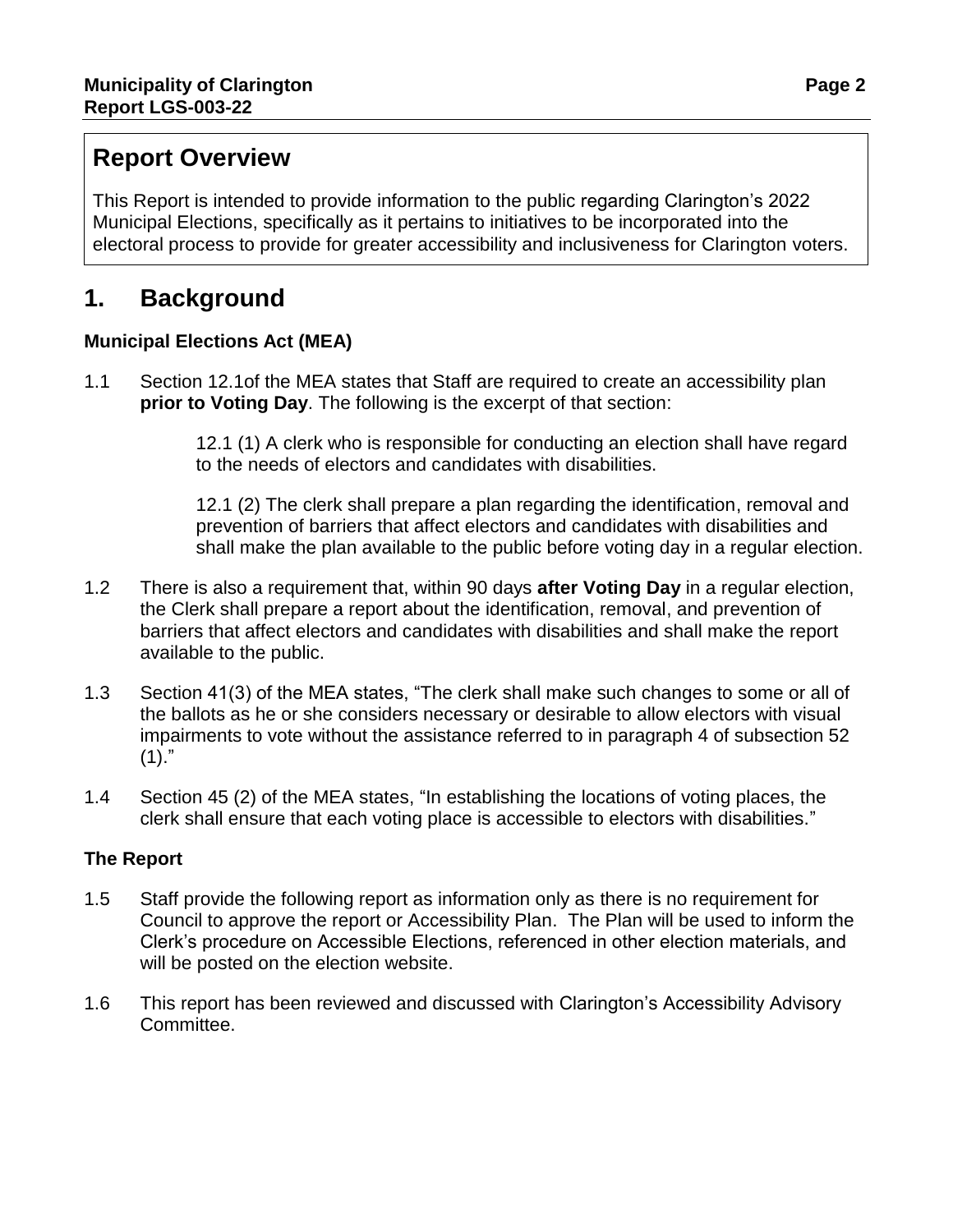#### **Election Overview**

- 1.7 Based on 2018 electoral data, we anticipate approximately 66,000 eligible electors in the Municipality of Clarington. According to Statistics Canada, there are approximately 22.3% of Canadians over the age of 15 have some sort of disability. Therefore, we can estimate that 13,000 eligible electors are limited in their abilities, whether it be vision, hearing, mobility, speech, mental health, or learning.
- 1.8 Clarington's 2022 Municipal Elections will be conducted via internet and telephone voting. There will not be traditional voting locations, but rather there will be Election Assistance Centres (EACs) where electors can be added, have school support changed, new PINs created, and vote. While we have used Ward voter counts to determine the number and location of EACs (as well as election officials), voters can attend any EAC when they are open. To address users who may be in geographic or demographic areas with greater needs, we are also providing EACs of a shorter duration, during the Advanced Voting Period. Additionally, Clarington voters will be able to vote at our municipal libraries during the Voting Period (during regular library hours).

### **2. Elections Accessibility Plan**

- 2.1 To ensure dignity, fairness, integration, and equal opportunity for all our Clarington voters, the Clerk's Division plans to undertake several initiatives. Attachment 1 details these initiatives.
- 2.2 The 2022 main initiatives are highlighted below:
	- Election Assistance Centres will be physically accessible.
	- The electronic voting platform will be fully accessible and compatible with assistive technologies.
	- Training will be accessible to all election officials.
	- We will strive to ensure that all content on Clarington's election website [www.Clarington.net/votes](http://www.clarington.net/votes) meets or exceeds level AA compliance with the World Wide Web Consortium (W3C) Web Content Accessibility Guidelines (WCAG) 2.0.
	- Election official's mandatory training will include Accessible Customer Service content.
	- An approach to communications, website, etc. that make election information more accessible for all voters. This may include short videos for training election officials, as well as videos that show voters how to find election information and how to do internet/telephone voting.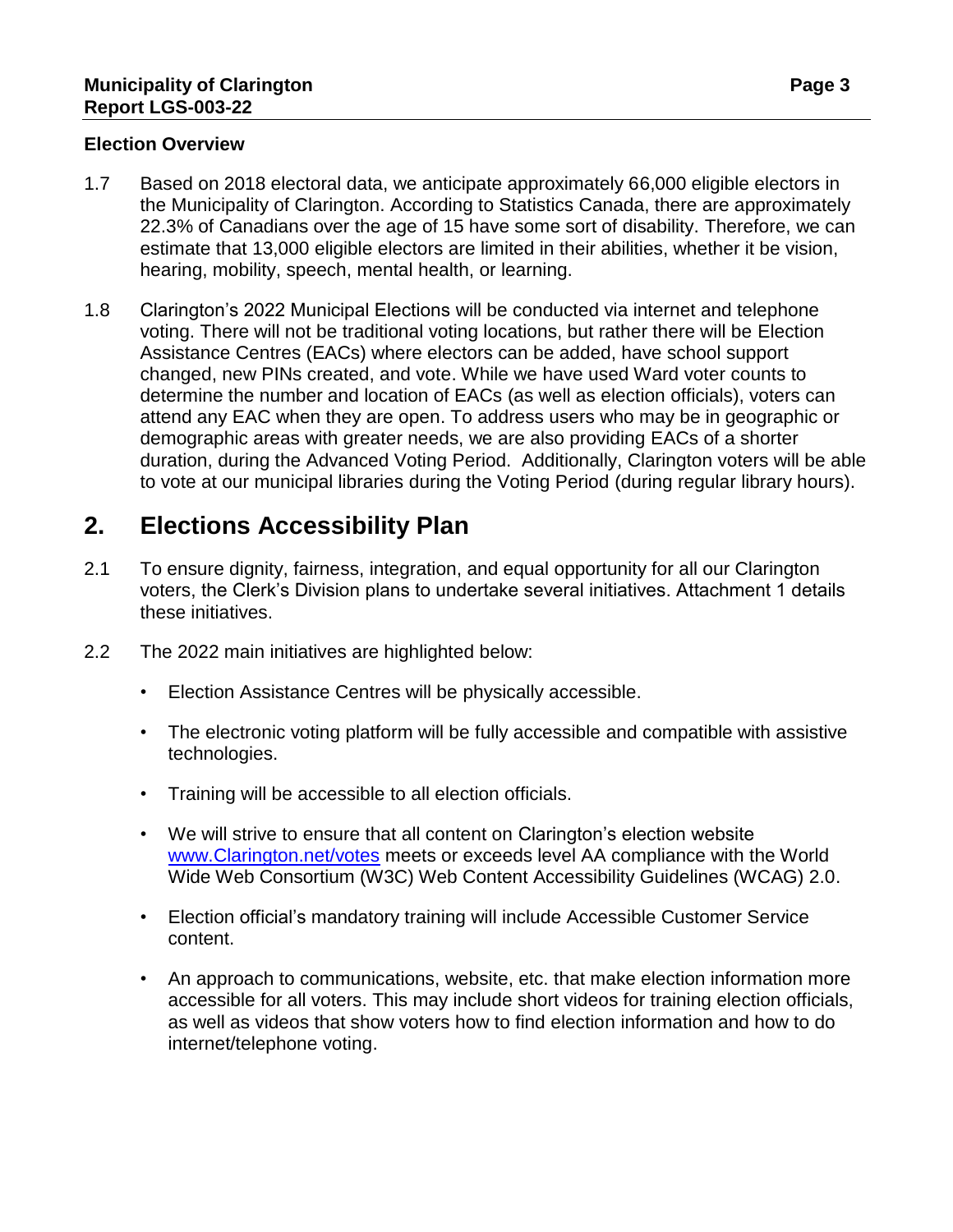2.3 The Clerk's Division will continue to learn, develop, and adjust our approaches to meet the needs of electors with disabilities.

### **3. Feedback**

3.1 On January 12, 2022, this Plan was forwarded to the Clarington Accessibility Advisory Committee for their review and comment. The Committee provided general comments and asked questions which were responded to by the Records Information and Legislative Projects Coordinator. Subsequently, the Committee passed the following resolution:

> That the Accessibility Advisory Committee endorses the Municipality's Election Report and the attached Municipal Elections Accessibility Plan.

3.2 The Municipality of Clarington welcomes feedback to identify areas where changes need to be considered to improve the delivery of an accessible election. This plan is a living document and will continue to change.

### **4. Concurrence**

Not Applicable.

### **5. Conclusion**

5.1 It is respectfully recommended that this report, regarding Clarington's 2022 Municipal Election – Accessibility Plan, be received.

Staff Contact: June Gallagher, Municipal Clerk, 905-623-3379 x 2102 or jgallagher@clarington.net.

Attachments:

Attachment 1 – 2022 Clarington Municipal Elections – Accessibility Plan

Interested Parties:

The following interested parties will be notified of Council's decision:

Clarington's Accessibility Advisory Committee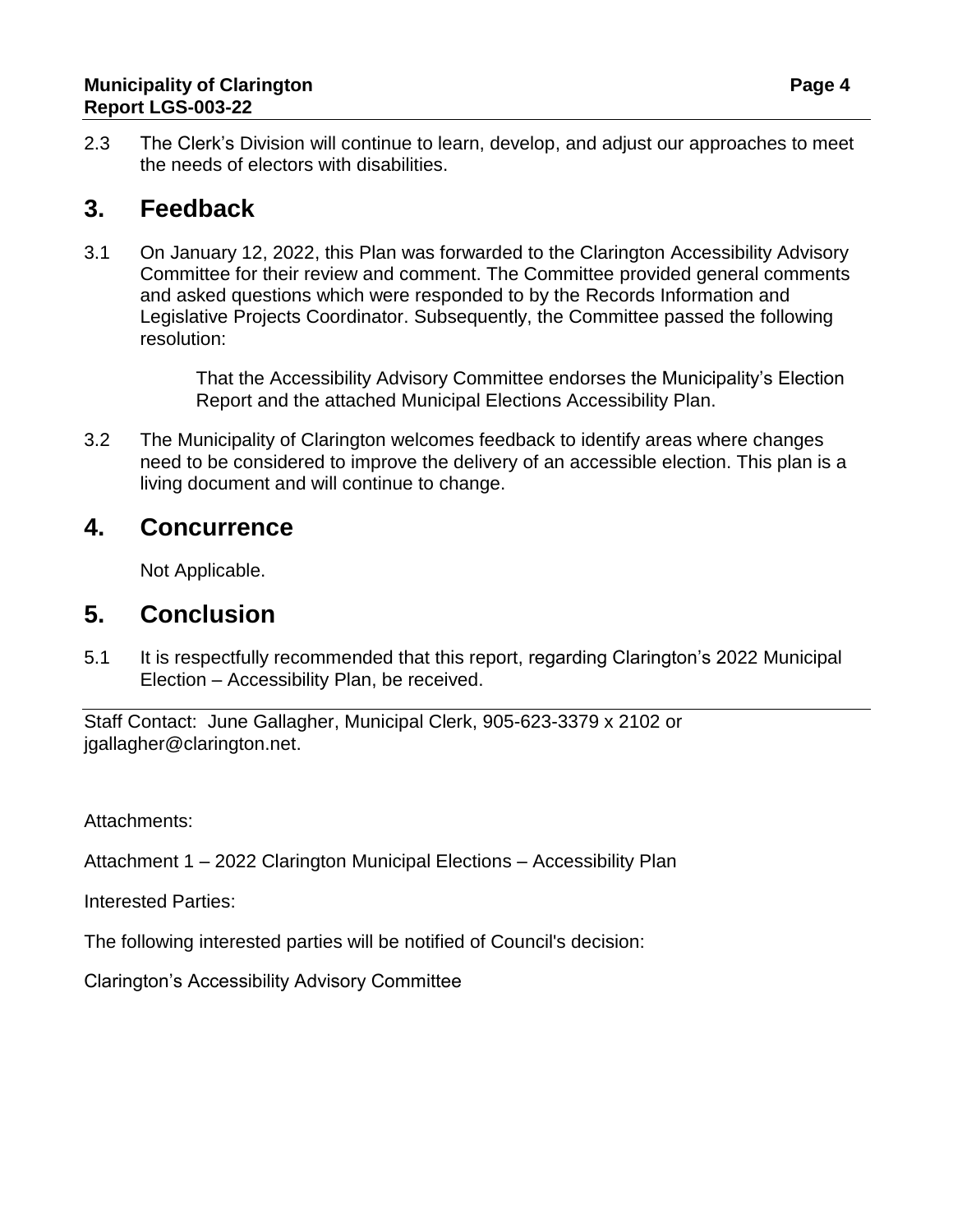## **2022 Clarington Municipal Elections - Accessibility Plan**

### **1. General**

1.1 This plan will be monitored and improved, or updated, as best practices are identified and new opportunities for improvement arise to respond to feedback from the public.

### **2. Definitions**

- 2.1 The Accessibility for Ontarians with Disabilities Act, 2005, defines "**disability**" as,
	- (a) any degree of physical disability, infirmity, malformation or disfigurement that is caused by bodily injury, birth defect or illness and, without limiting the generality of the foregoing, includes diabetes mellitus, epilepsy, a brain injury, any degree of paralysis, amputation, lack of physical co-ordination, blindness or visual impediment, deafness or hearing impediment, muteness or speech impediment, or physical reliance on a guide dog or other animal or on a wheelchair or other remedial appliance or device,
	- (b) a condition of mental impairment or a developmental disability,
	- (c) a learning disability, or a dysfunction in one or more of the processes involved in understanding or using symbols or spoken language,
	- (d) a mental disorder, or
	- (e) an injury or disability for which benefits were claimed or received under the insurance plan established under the *Workplace Safety and Insurance Act, 1997*;
- 2.2 The *Accessibility for Ontarians with Disabilities Act, 2005*, defines "**barrier**" as anything that prevents a person with a disability from fully participating in all aspects of society because of his or her disability, including a physical barrier, an architectural barrier, an information or communications barrier, an attitudinal barrier, a technological barrier, a policy or a practice;
- 2.3 An important note from the Ontario Human Rights Commission, "disability" covers a broad range and degree of conditions, some visible and some not visible. A disability may have been present from birth, caused by an accident, or developed over time.
- 2.4 Disabilities can take many forms, both visible and invisible. The following criteria were considered in the development of this Plan: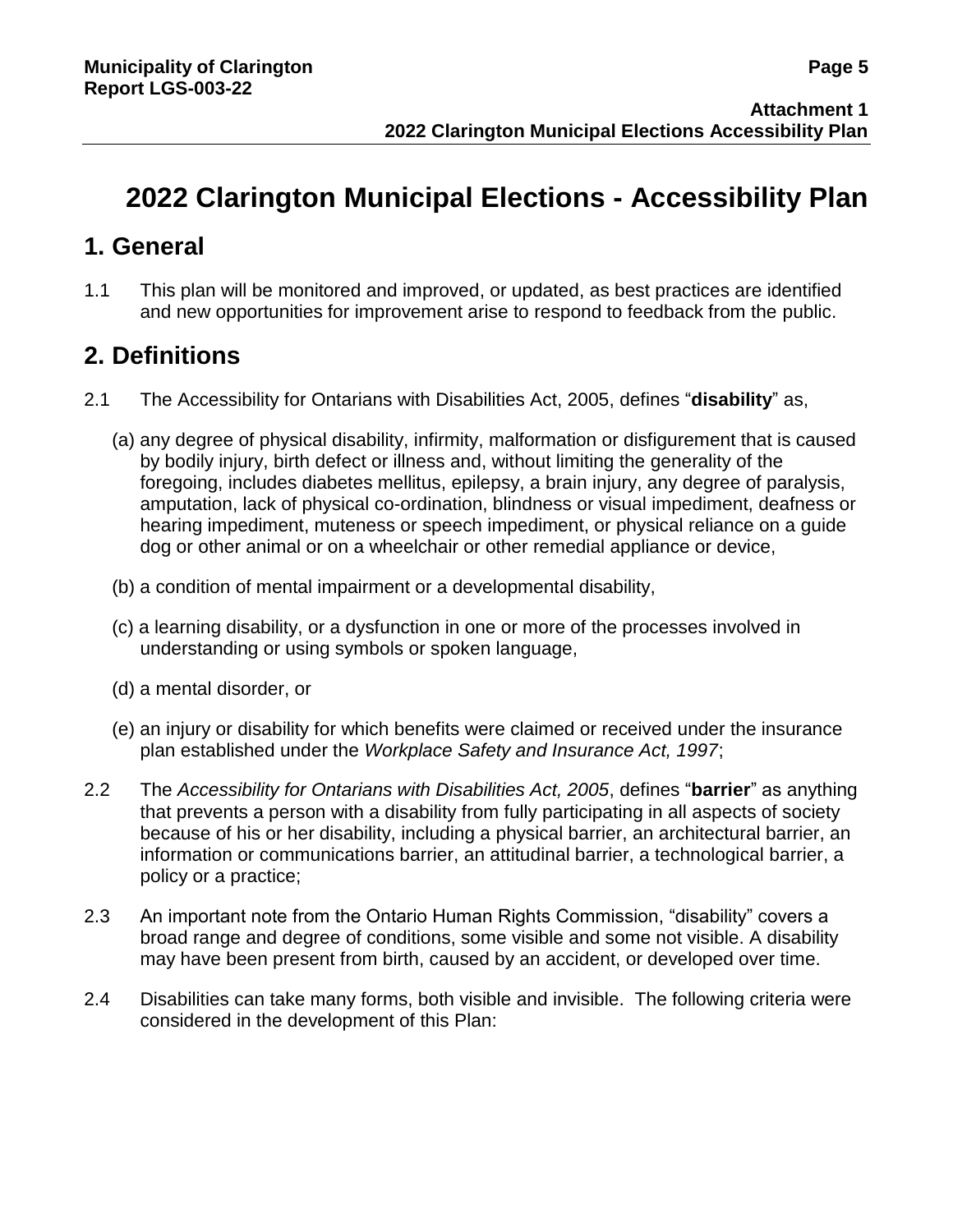- Policies and procedures must be consistent with the principles of the MEA and must respect the dignity and independence of persons with disabilities.
- Access to electoral services must be integrated and equitable.
- Initiatives should address and accommodate a wide range of abilities.
- Must be consistent with the [Municipality of Clarington's Accessibility Customer](https://weblink.clarington.net/WebLink/0/edoc/99850/CLD-001-17.pdf)  [Service Policy as contained in Report CLD-001-17](https://weblink.clarington.net/WebLink/0/edoc/99850/CLD-001-17.pdf) and [Clarington's Multi year](https://www.clarington.net/en/town-hall/resources/Accessibility/Multi-Year-Accessibility-Plan-2018-2023-AODA.pdf)  [Accessibility Plan 2018-2023.](https://www.clarington.net/en/town-hall/resources/Accessibility/Multi-Year-Accessibility-Plan-2018-2023-AODA.pdf)

### **3. Identification of Barriers**

- 3.1 Review comments from electors, candidates, and election officials that were collected following the 2018 election.
- 3.2 Accessibility Advisory Committee will review and provide input on our election accessibility initiatives. Staff will provide a demonstration of the internet/telephone software to the Accessibility Advisory Committee.
- 3.3 Update, and use, an accessibility checklist for election personnel to use when conducting site visits of each Election Assistance Centre. This information is maintained in our electronic elections management software.
- 3.4 Assess voting processes and procedures to ensure they meet the needs of the electorate.
- 3.5 Communicate with staff from various municipalities throughout Ontario and other parts of Canada to seek input on barriers they have identified.
- 3.6 Seek input from Clarington's Accessibility Coordinator.
- 3.7 Seek input from the CNIB and other organizations, where applicable, on how to decrease barriers to voting.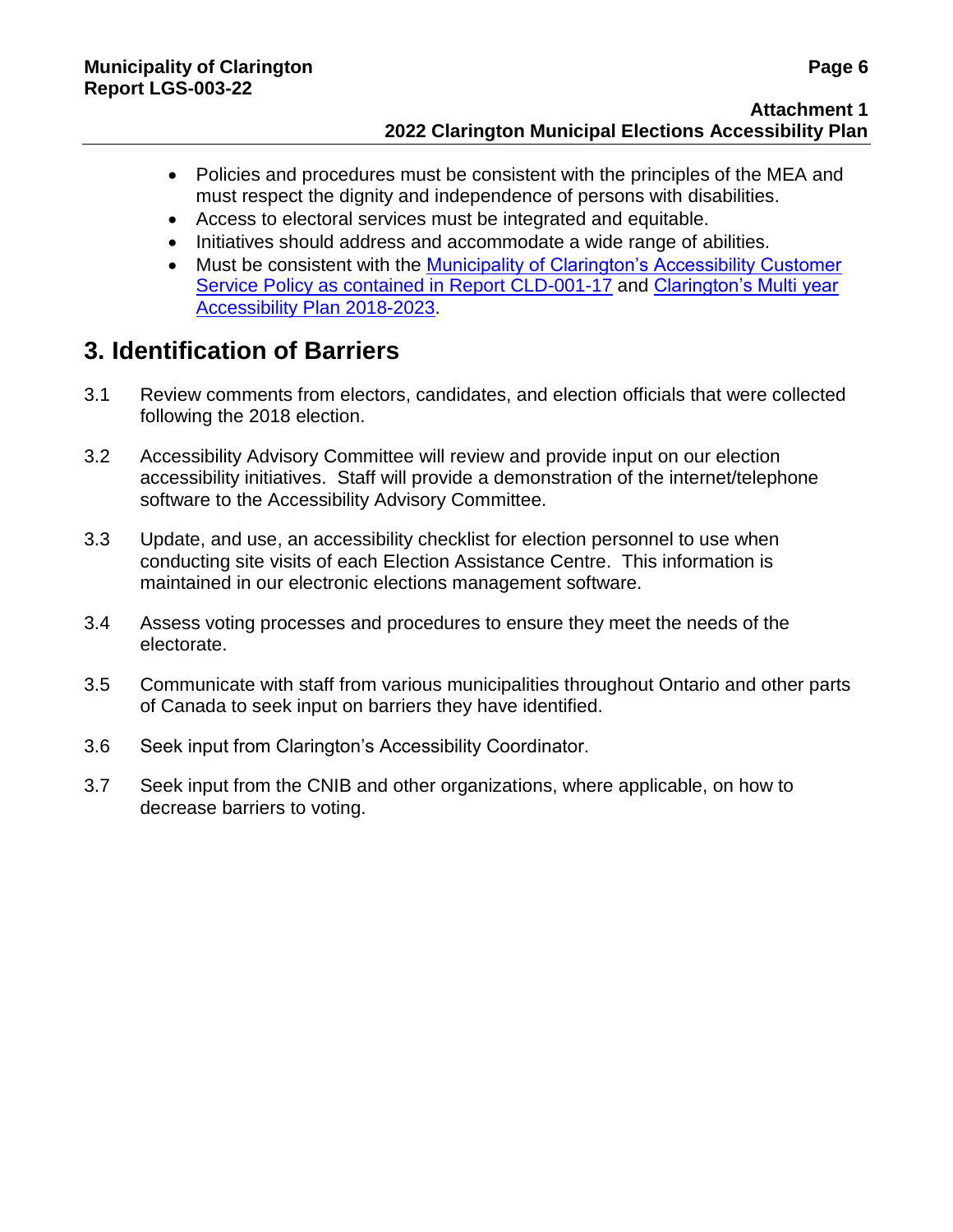### **4. Removal and Prevention of Barriers**

4.1 Communications and Information

#### **Information**

- 4.2 Provide election information that is informative, clear, and easy to understand.
- 4.3 Ensure that all information provided to election officials, candidates, third party advertisers, or voters meets, or exceeds, the Municipality of Clarington's Branding Guidelines, [Accessible Word Document Guidelines.](https://www.clarington.net/en/town-hall/resources/Accessibility/Clarington-Accessible-Word-Document-Guidelines-AODA.pdf)
- 4.4 All presentations (e.g. PowerPoint presentations) meet, or exceed, the Municipality of [Clarington's Presentation Guidelines.](https://www.clarington.net/en/town-hall/resources/Accessibility/Accessible-Presentation-Guidelines-AODA.pdf)
- 4.5 Ensure communication initiatives and information for candidates and electors are available in alternate formats upon request (hardcopy, website, videos, email, where applicable) free of charge.
- 4.6 Follow the Canadian National Institute for the Blind (CNIB) clear [print guidelines](https://cnib.ca/sites/default/files/2018-07/CNIB%20Clear%20Print%20Guide.pdf) and [signage guidelines](https://www.clearingourpath.ca/3.7.0-signage_e.php) for signs and other print materials. This includes posting signs and materials at eye level and without obstructions (e.g., tables) to allow the person to get closer or use a magnifier.
- 4.7 Candidates and electors with disabilities may request to receive information and election documents in a format that considers their accessibility needs due to a disability. The Municipal Clerk, or designate, shall consult with the requester and shall provide or arrange for the provision of a suitable format. Notice of this provision is located on the Municipality of Clarington's Election Website at: Clarington.net/votes and is included in election notices placed in the local media. In addition, candidates with disabilities may access the election information on the Municipality's election website using technologies such as screen readers.
- 4.8 Promote the election through various engagement opportunities, such as demonstrations of the election software with the Accessibility Advisory Committee, at community festivals, etc.
- 4.9 A Voter Information Letter will be sent to each eligible elector. In addition to other election-related information, such as the date and time of the election, the letter will inform electors that all the Election Assistance Centres will be accessible.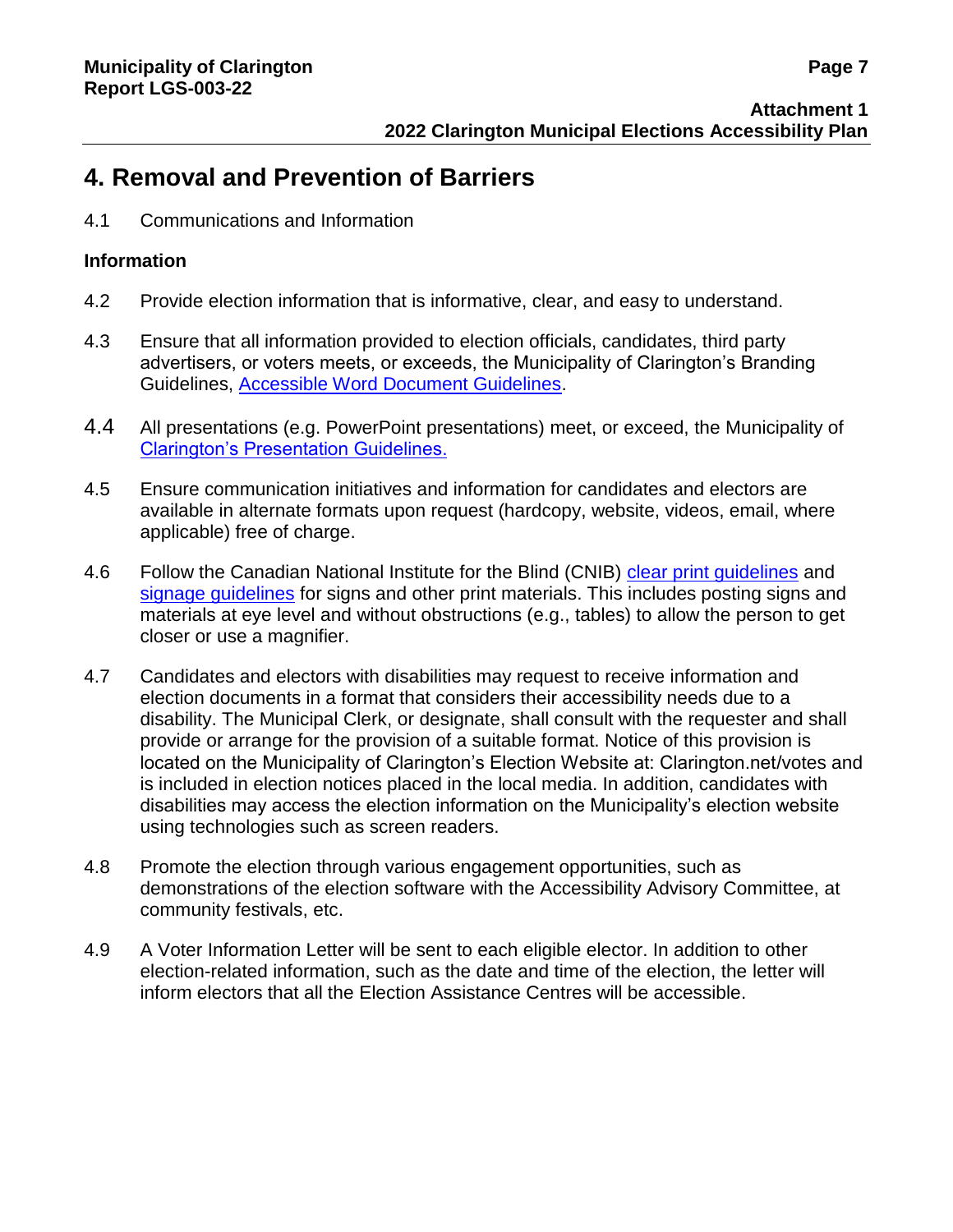- 4.10 In the event of disruptions to service or unforeseen circumstances that affect the accessibility of Election Assistance Centres during the Voting Period, notices of disruption, including information regarding the nature of service, the reason, the expected length of disruption, and alternatives, will be posted in real-time:
	- On the Municipality's website
	- On Facebook
	- On Twitter
	- At the site of the disruption
	- At the Municipal Administration Centre located at 40 Temperance Street, **Bowmanville**

Every effort shall be made to provide alternative methods of providing the information or service to persons with disabilities. Notice and updates shall be made regularly throughout the service interruption.

To facilitate this, Election Staff will be provided with some default "Notice of Disruption" signs. Where applicable, a media advisory will be issued.

4.11 After the election, the Municipality will release a post-election report assessing initiatives to address accessibility barriers and determine if the initiatives can be improved and/or continued in subsequent elections.

#### **Website**

- 4.12 Working with the Communications Division, the Clerk's Division will post all election information to the Municipality's website, [www.Clarington.net/votes.](http://www.clarington.net/votes) We strive to ensure that all web content, including PDFs and videos, meets or exceeds level AA compliance with the [World Wide Web Consortium \(W3C\) Web Content Accessibility](https://www.w3.org/TR/WCAG20/) Guidelines [\(WCAG\) 2.0.](https://www.w3.org/TR/WCAG20/)
- 4.13 The website accessibility incorporates tools and design elements to ensure accessibility such as:
	- a) Text alternatives for any non-text content will be provided so that the content can be changed into other forms that people may need.
	- b) Text resize.
	- c) Colour contrast.
	- d) A quick link to the accessibility section of the election website.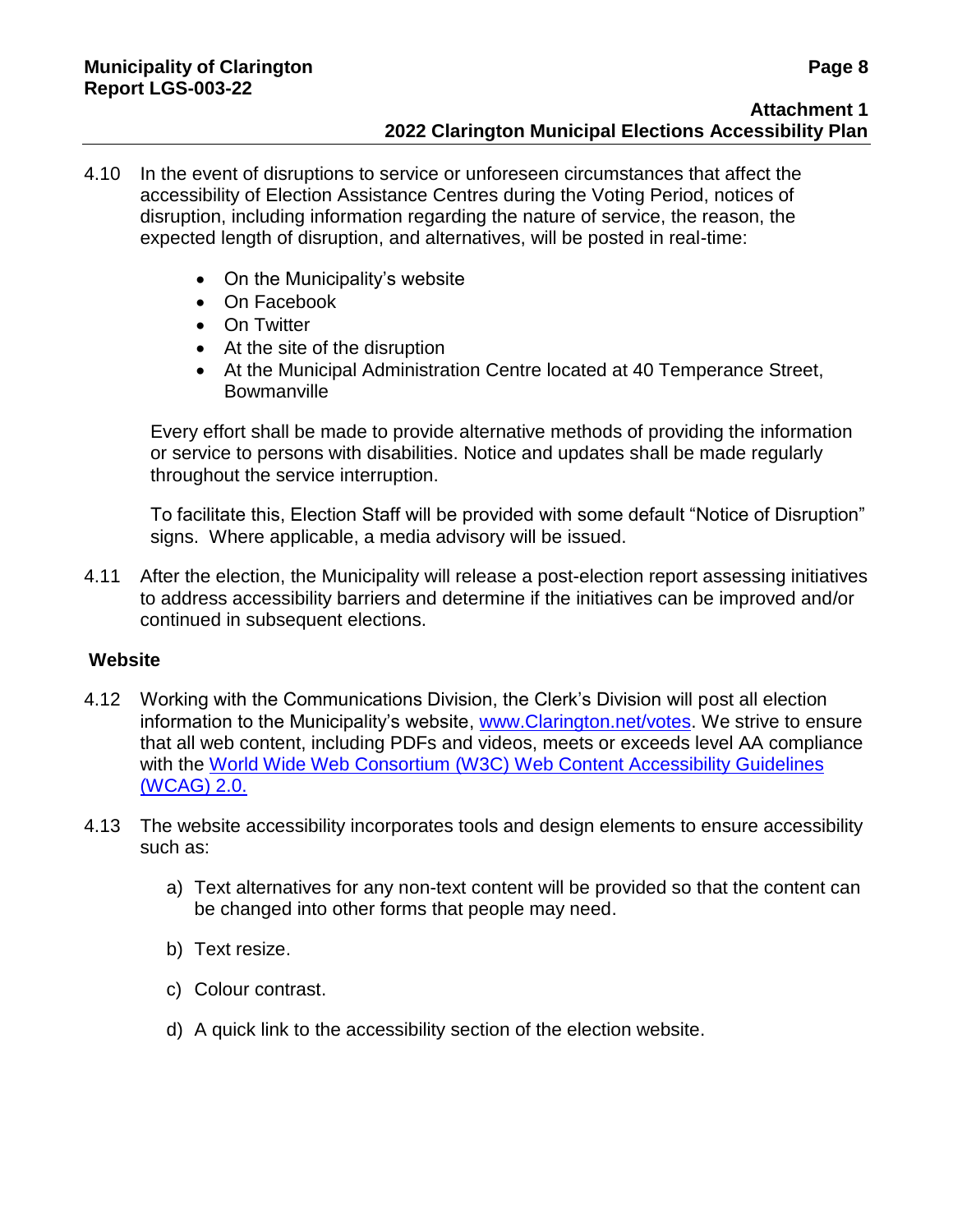- 4.14 The Municipality's election website will receive continuous updates before, and throughout, the 2022 Election.
- 4.15 A section of the Municipality's election website will be dedicated to accessibility.
- 4.16 Accessible elections information, to be posted on the website in plain language, including, but not limited to, the following information:
	- Internet and telephone voting information and training
	- Election Assistance Centres, including transit information, parking, entrances, and interior voting areas
	- Special Voting Locations
	- Personal Assistance
	- Distribution of election information
	- Accessible debates
	- Disruption of services
	- Feedback
	- Contact Information
	- Accessible Elections Plan
	- Other election resources

#### **Candidates and Third Party Advertisers**

- 4.17 Provide information to candidates and third party advertisers regarding campaign expenses and, in particular, rules affecting candidates/third party advertisers with disabilities.
- 4.18 Provide candidates with election information on how to make their campaigns accessible and election information that is accessible, including the provision of a copy of, and links to:
	- A "Candidates Guide to Accessible Elections", produced jointly by the Association of Municipal Managers, Clerks and Treasurers of Ontario and the Province of Ontario.
	- An "Accessible Campaign Information and Communication" document provided by the  $AODA =$ [https://www.mcss.gov.on.ca/documents/en/mcss/publications/accessibility/Qui](https://www.mcss.gov.on.ca/documents/en/mcss/publications/accessibility/Quickreferenceguidetoaccessiblecampaigninformation.pdf) [ckreferenceguidetoaccessiblecampaigninformation.pdf](https://www.mcss.gov.on.ca/documents/en/mcss/publications/accessibility/Quickreferenceguidetoaccessiblecampaigninformation.pdf)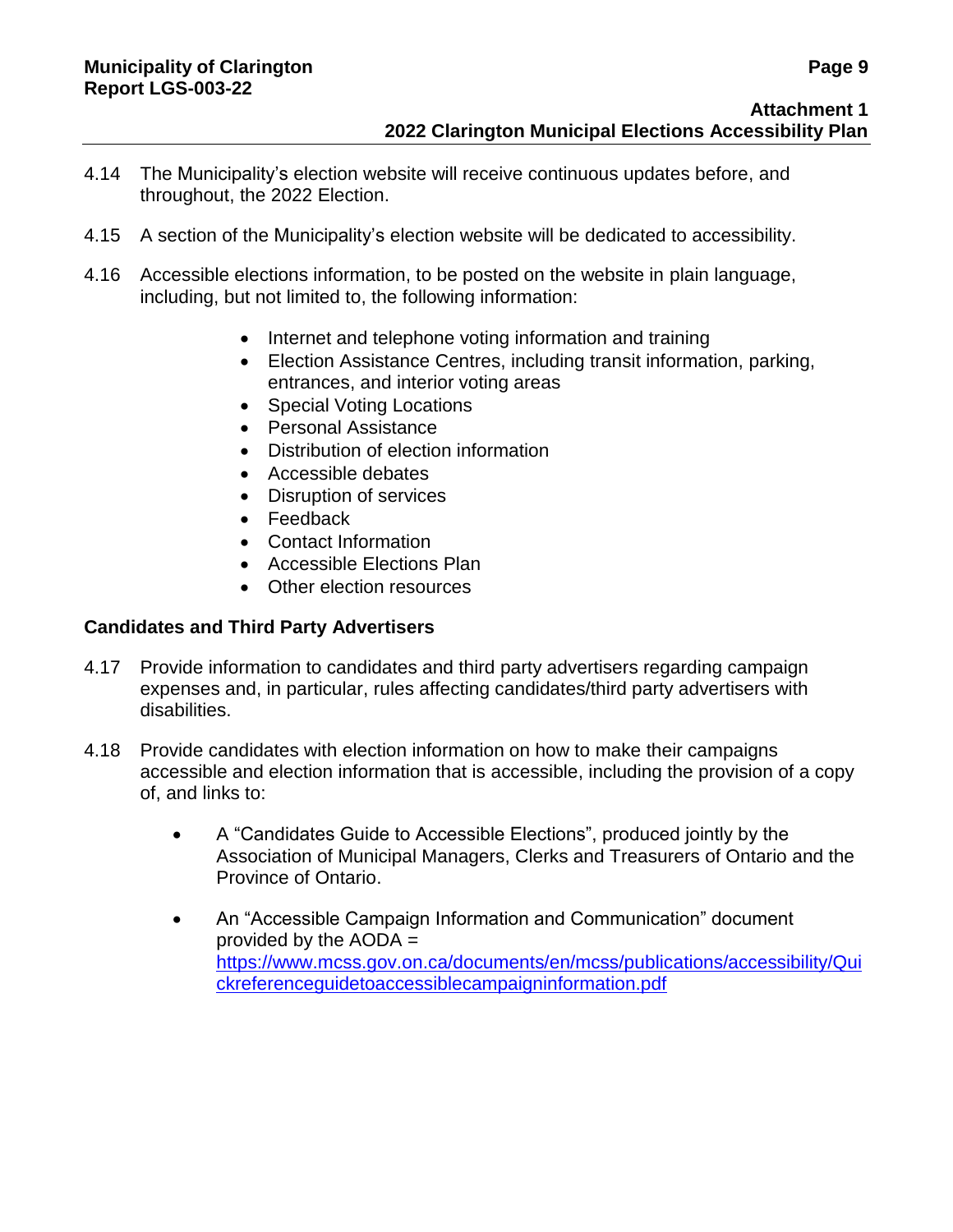#### **Attachment 1 2022 Clarington Municipal Elections Accessibility Plan**

- An "Accessible All Candidates Meetings" document provided by the AODA = [https://www.mcss.gov.on.ca/documents/en/mcss/publications/accessibility/Qui](https://www.mcss.gov.on.ca/documents/en/mcss/publications/accessibility/Quickreferenceguidetoaccessibleallcandidatesmeetin.pdf) [ckreferenceguidetoaccessibleallcandidatesmeetin.pdf](https://www.mcss.gov.on.ca/documents/en/mcss/publications/accessibility/Quickreferenceguidetoaccessibleallcandidatesmeetin.pdf)
- An "Accessible Constituency, Riding Association, Central Party and Campaign Offices" document provided by the AODA = [https://www.mcss.gov.on.ca/documents/en/mcss/publications/accessibility/AC](https://www.mcss.gov.on.ca/documents/en/mcss/publications/accessibility/ACCESSIBLEOFFICES.pdf) [CESSIBLEOFFICES.pdf](https://www.mcss.gov.on.ca/documents/en/mcss/publications/accessibility/ACCESSIBLEOFFICES.pdf)
- 4.19 Candidate and third party advertiser information sessions (i.e., financial sessions and sign sessions) will be held in accessible locations. Additional accommodations, such as Sign Language interpretation, are available upon request.
- 4.20 Provide candidates and third party advertisers with accessible resources upon request.

#### **Feedback**

- 4.21 Solicit feedback on accessibility initiatives through our Election web page and by way of manual form, "Accessibility Feedback Form", at each of the Election Assistance Centres.
- 4.22 Provide "Customer Service Feedback Forms" at each of the Election Assistance Centres.
- 4.23 If someone feels that they have identified a barrier, have a recommendation to improve accessibility for the upcoming election or any other election feedback, they are encouraged to contact Staff through the feedback forms or:

Municipality of Clarington Municipal Clerk Municipal Administration Centre 40 Temperance Street Bowmanville, ON L1C 3A6 [votes@clarington.net](mailto:votes@clarington.net) 905-697-4747

4.24 Publicize the following communication channels so that an elector with election accessibility concerns can readily contact the Municipal Clerk's Division Staff:

> Phone: 905-697-4747 Email: [votes@clarington.net](mailto:votes@clarington.net)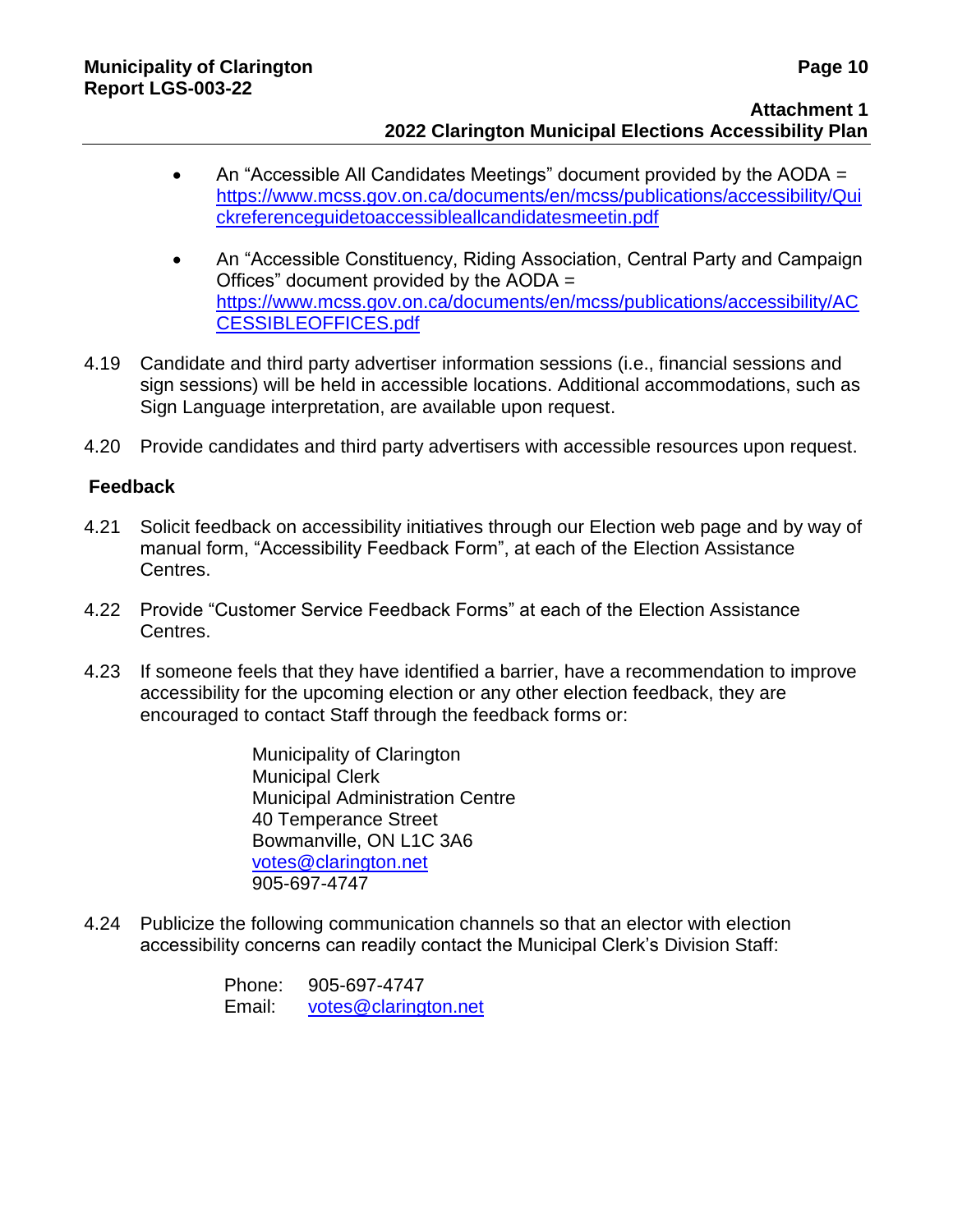- 4.25 Election officials will also be provided with an opportunity to provide feedback following the election.
- 4.26 The feedback will be forwarded to Clerk's Division for action. In addition, election officials can complete the feedback form and submit the feedback on behalf of the person with a disability. Alternatively, the form may be printed and provided to the person for manual completion. Each completed form is reviewed by Municipal staff who will respond within three business days providing an anticipated action and timeframe for a full response where appropriate. The feedback process provides election officials with an opportunity to take corrective measures to prevent similar recurrences, address training needs, enhance service delivery, and provide alternative methods of providing election services.
- 4.27 Internet and Telephone Voting
- 4.28 The 2022 Clarington Municipal Elections will involve working with our vendor, Simply Voting, to provide internet and telephone voting to eligible voters. This method of voting allows all electors to cast their ballot from anywhere with an internet connection or telephone, whether the elector is coping with an illness, working days or nights, has a disability, or has trouble travelling.
- 4.29 Voters may use any device that has access to an internet browser, such as a smartphone, tablet, or computer. Access to the platform will be granted through a PIN provided in a Voter Information Letter. Letters will follow the Municipality's accessible document guidelines.
- 4.30 Simply Voting is committed to supporting electors with disabilities and making sure the ballot works with assistive technologies. The interface of the voting website is regularly audited against Section 508 and WCAG-2 accessibility requirements by the Bureau of Internet Accessibility and is found to be in compliance with WCAG 2.1 A/AA criteria allowing for the use of screen readers. It provides a comprehensive compliance and remediation report on features such as the availability of text alternatives for non-text content, captions for multimedia, compatibility with assistive technologies such as JAWS, and ease of navigation. While the voting website does not include an audio ballot directly, telephone voting provides for an audio option.
- 4.31 The voting website allows electors to use translation software if they are more comfortable reading in a different language. It also provides an accessible "Human Interface Challenge" for security purposes (for example, providing an audio CAPTCHA). Additionally, a voter can change the brightness or contrast on a screen.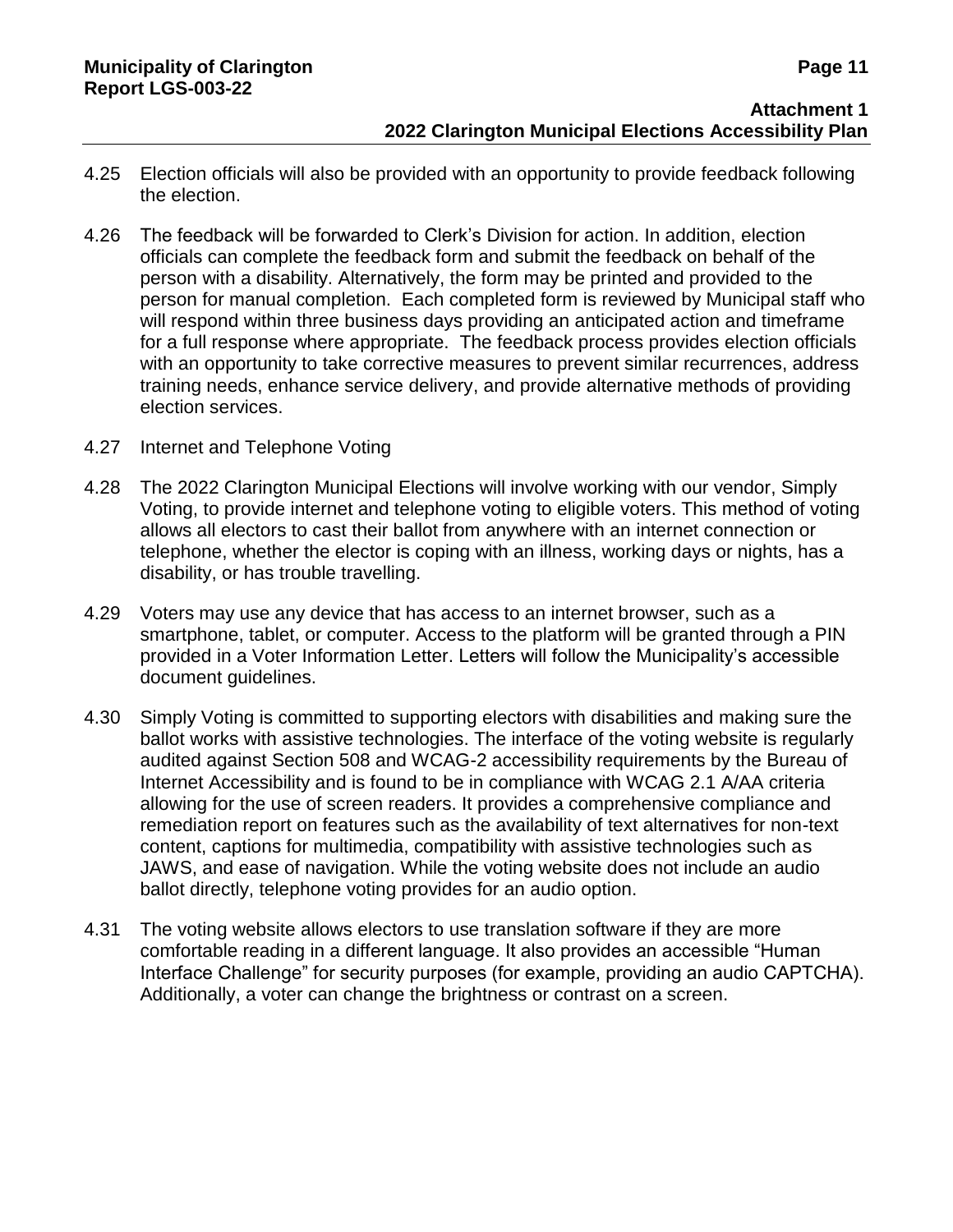#### **Attachment 1 2022 Clarington Municipal Elections Accessibility Plan**

- 4.32 The telephone voting method allows electors to vote on all types of touchtone phone and wireless devices, uses clean, plain language, has menu options that are easy to follow advising them to select options/provisions of confirmation of the voters' selection, and offers a standard volume that can be adjusted depending on the telephone or device being utilized.
- 4.33 Prior to the Voting Period, the Municipality will conduct several third-party audits of the election software, which will include a review of accessibility features.
- 4.34 Simply Voting will provide voting demonstration videos, which will include SRT caption files. Included in the SRT files are the captions themselves, and the timecodes for when they should appear onscreen. This file can be imported to YouTube, then each viewer will be able to turn captioning on and off as they watch. SRT files also work with some other video-sharing platforms and some other standalone video players. These videos will be made available on our Elections website.
- 4.35 Internet and telephone voting means travel to polls is not necessary, but assistance will be available through in-person Election Assistance Centres and over the phone via the Election helpline.
- 4.36 Election Assistance Centres (EACs)
- 4.37 Internet and telephone voting means travelling to a voting location is not necessary, but EACs will be available throughout the municipality to assist voters.
- 4.38 EACs will be physically inspected, using a prescribed checklist, to ensure all are accessible when deciding on locations. The inspection considers the Canadian Standards Association Barrier-Free Guidelines and, after the inspection, an Accessibility Report Card shall be completed.
- 4.39 When selecting EACs, staff will strive to have a seamless process from curb to ballot for voters, with a particular emphasis on the process for voters with a visual or mobility impairment. This includes enhanced walkability to the EAC locations and reduce excessive distances between the parking lot and the entrance.
- 4.40 Enough EACS shall be provided throughout the Municipality on Voting Day and during the Advance Voting period to limit travel distances.
- 4.41 Public Transportation Access where possible, EACs will be selected to provide easy access to public transit stops. However, the location may not necessarily be located on the same street as the transit stop. Identification of the voting location shall be clearly visible from the street level.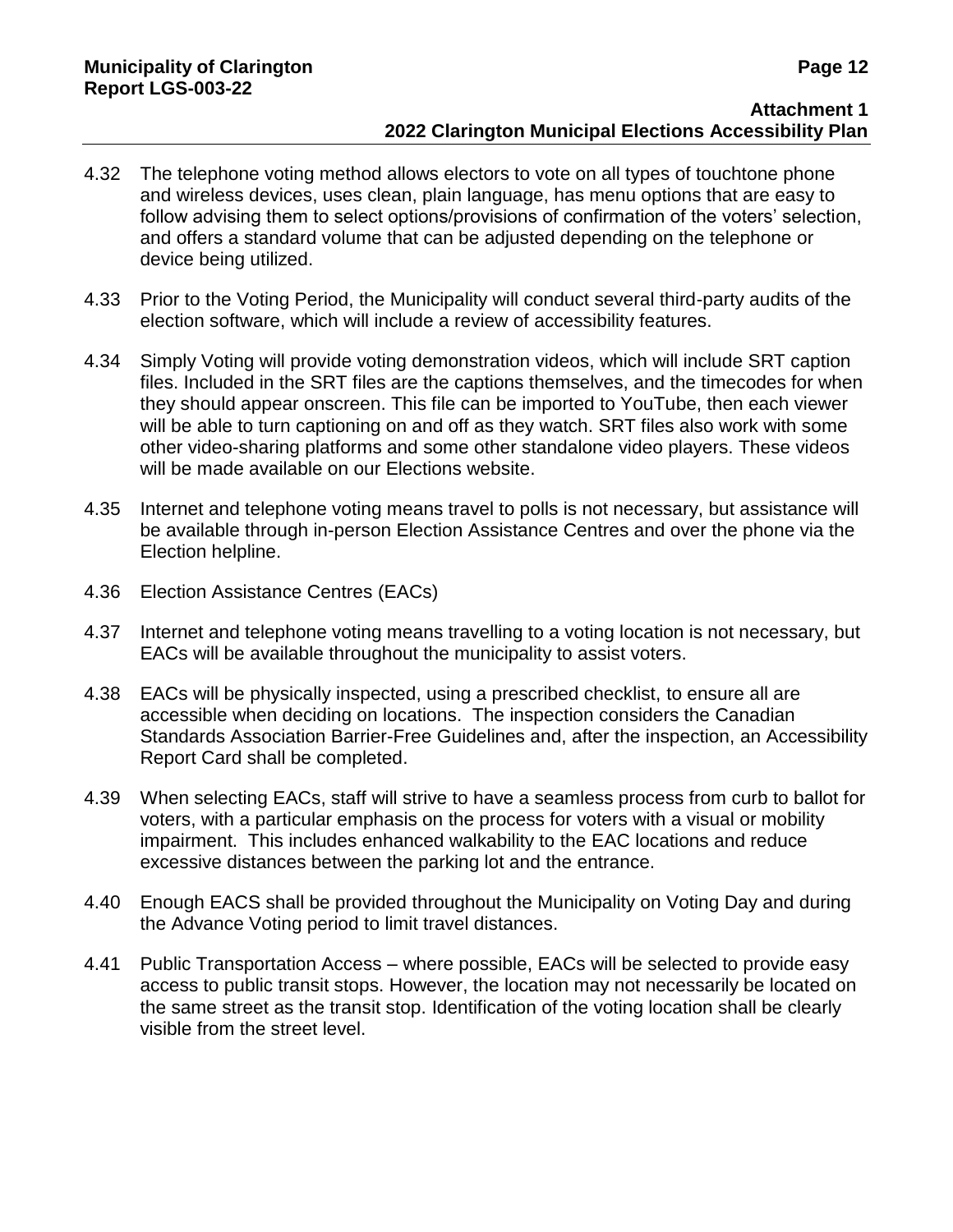- 4.42 EACs shall have adequate signage for easy navigation.
- 4.43 A minimum of two designated, or reserved parking spaces, will be guaranteed at each of the EACS for persons with disabilities. These will be located as close to the entrance of the EAC as possible. Accessible parking spaces will be clearly posted, easy to see from the road, and marked with the International Symbol of Accessibility. An increase in the usual parking limits for people with disabilities will be provided, where possible. Curb cuts will be identified; for voters who use a mobility aid (such as a wheelchair, scooter, cane, or crutches) they will be able to access the road and sidewalk.
- 4.44 The main entrance to the EACs will be the accessible entrance. Where the EAC has steps up to the entrance, ramps will be provided to assist if the voter uses a mobility aid or has mobility impairments. The slope of the ramp will conform to the barrier-free design requirements of the Ontario Building Code or the Canadian Standards Association Barrier-Free Guidelines. If the ramp is temporary, it will be securely attached to the steps so it cannot slip or wobble. In locations where the entrance doors do not have auto-openers, the doors will be propped open in a safe manner if at all possible. Where it is not possible to prop the door open, an Election Official will be assigned to operate the door for all electors entering and exiting the voting location.
- 4.45 The interior voting area will be large enough to maneuver a mobility device and seating will be made available for people who are waiting in line.
- 4.46 A minimum of one voting booth per EAC shall be wheelchair or scooter accessible. Table lifts (i.e., wooden blocks) will be used at this booth to accommodate the needs of any elector in a scooter or a higher wheelchair.
- 4.47 Doormats or carpeting shall be level with the floor to prevent potential tripping hazards.
- 4.48 EAC supervisors will be provided with a list of location-specific instructions to improve the accessibility of the location.
- 4.49 Election officials will routinely monitor the EAC for accessibility issues, such as doormats that have flipped up, etc. Access doors/entrances will be checked frequently to offer assistance and, where the entrance to the EAC is not within the immediate vicinity of the EAC , have additional Election Officials assigned to them to provide assistance.
- 4.50 Any person with a disability accompanied by a support person or service animal may enter any EAC with their support person or service animal, including the voting compartment areas.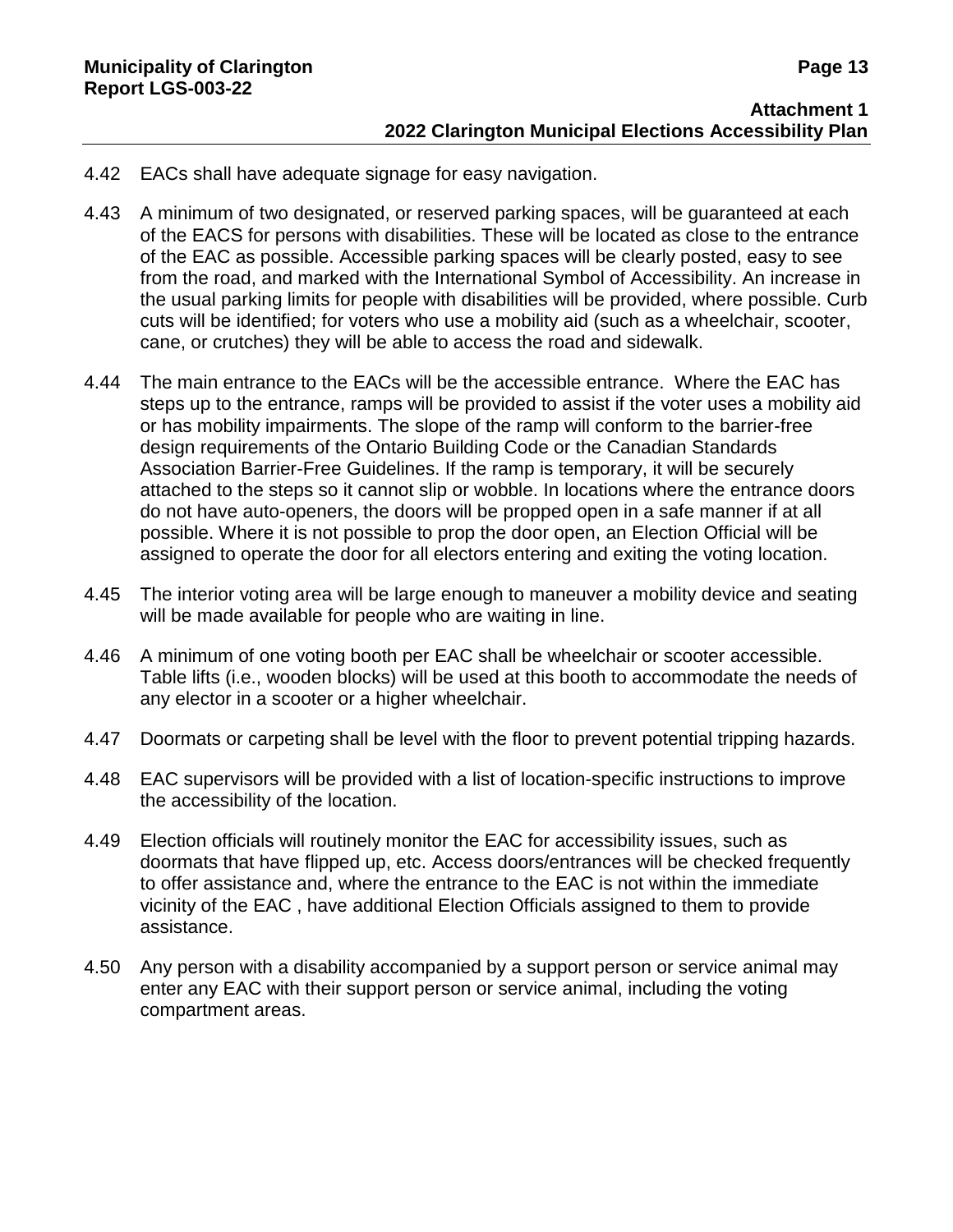- 4.51 EACs will have adequate internal and external lighting, and staff will ensure the voting area is well lit.
- 4.52 It is anticipated that the Clarington Public Library will serve as a resource for electors who may not have access to a computer. Municipal staff shall collaborate with the Library to ensure that library staff are trained in elections procedures.
- 4.53 In accordance with the MEA, provide voting opportunities on the premises of:
	- a) an institution in which 20 or more beds are occupied by persons who are disabled, chronically ill, or infirmed;
	- b) a retirement home in which 50 or more beds are occupied

Therefore, in accordance with the requirements of the Act, we will provide on-site voting for the residents of:

- Whitecliffe Terrace Retirement Residence
- Fosterbrooke Long-Term Care Facility
- Glen Hill Strathaven
- Seasons Clarington Retirement Community
- Lakeridge Health Bowmanville
- **Bowmanville Creek Retirement Community**
- 4.54 Staff Training and Assistance
- 4.55 All staff carrying out election duties will be trained to recognize and ensure that persons with disabilities are served in a way that accommodates their needs. Training will include, but is not limited to, the following six items:
	- a) Review of the purposes of the Act and requirements for Accessible Customer Service under Ontario Regulation 191/11 Integrated Accessibility Standards. This will include being trained not to restrict service persons or animals who are assisting a person with a disability once any necessary oaths are taken.
	- b) How to interact and communicate with persons with various types of disabilities.
	- c) How to interact with persons with disabilities who use assistive devices or require the assistance of a service animal or support person.
	- d) How to use the internet and telephone voting software to deliver election support.
	- e) What to do if a person is having difficulty accessing election information or services.